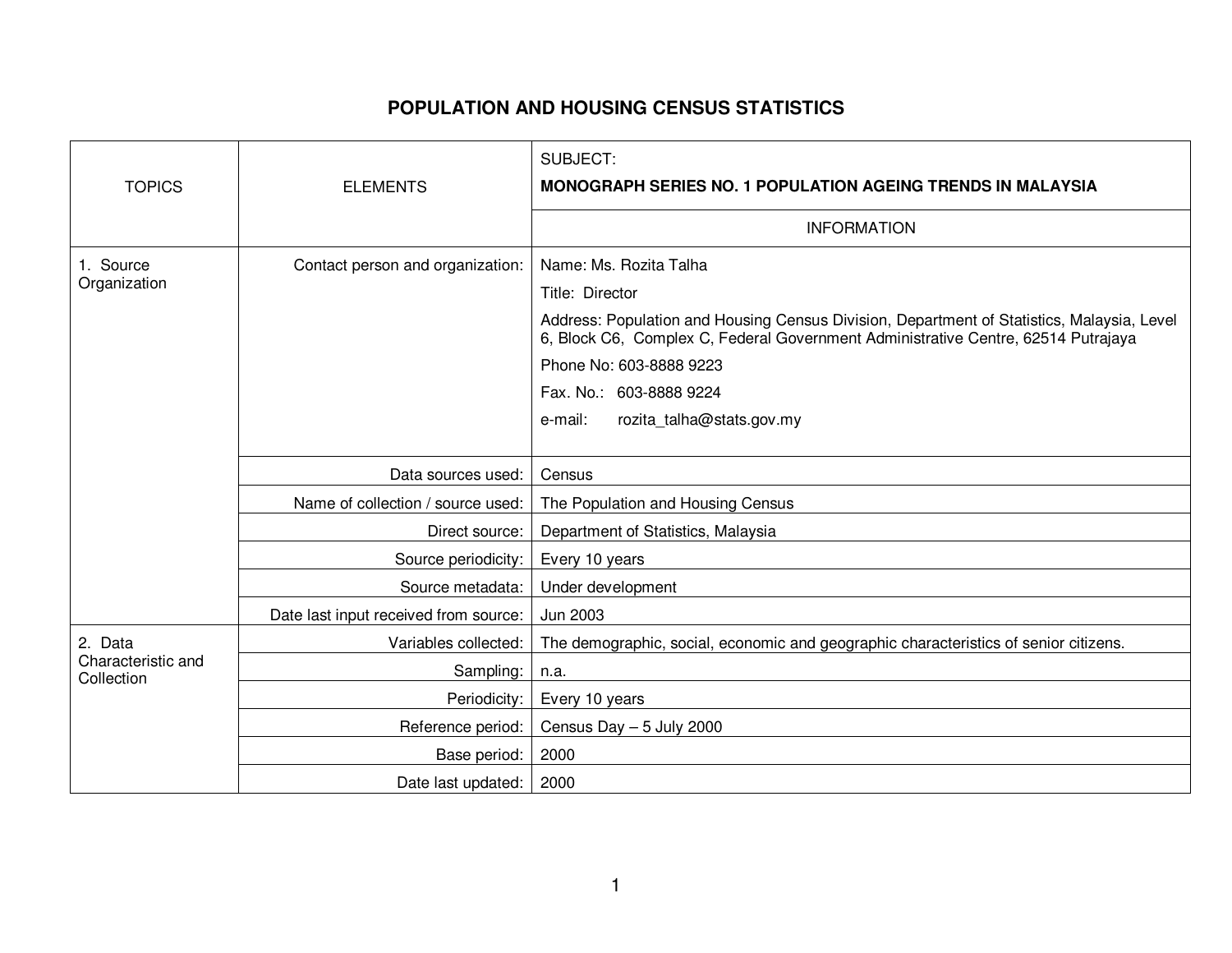|                                                               | Link to release calendar:                     | n.a.                                                                                                                                                 |
|---------------------------------------------------------------|-----------------------------------------------|------------------------------------------------------------------------------------------------------------------------------------------------------|
|                                                               | Other data characteristics and<br>collection: | n.a.                                                                                                                                                 |
| 3. Statistical<br>Population and<br>Scope of the Data         | Statistical population:                       | All households                                                                                                                                       |
|                                                               | Geographical coverage:                        | Malaysia                                                                                                                                             |
|                                                               | Sector coverage:                              | n.a.                                                                                                                                                 |
|                                                               | Institutional coverage:                       | n.a.                                                                                                                                                 |
|                                                               | Item coverage                                 | n.a.                                                                                                                                                 |
|                                                               | Population coverage:                          | All senior citizens aged 60 years and above                                                                                                          |
|                                                               | Product coverage:                             | n.a.                                                                                                                                                 |
|                                                               | Other coverage:                               | n.a.                                                                                                                                                 |
| 4. Statistical<br>Concepts and<br><b>Classifications Used</b> | Key statistical concepts used:                | Demography and Household concepts based on Principles and Recommendations for<br>Population and Housing Census, Revision 1 United Nation guidelines. |
|                                                               | Classifications used:                         | 1. Occupation classification in accordance with Malaysian Standard Classification of<br>Occupations, (MASCO) 1998.                                   |
|                                                               |                                               | 2. Industry classification in accordance with Malaysia Standard Industrial Classification<br>(MSIC) 2000                                             |
|                                                               |                                               | 3. International Standard Classification of Education, (ISCED 1972).                                                                                 |
| 5. Statistical<br>Computation and<br><b>Dissemination</b>     | Aggregation and consolidation:                | n.a.                                                                                                                                                 |
|                                                               | Estimation:                                   | n.a.                                                                                                                                                 |
|                                                               | Imputation:                                   | n.a.                                                                                                                                                 |
|                                                               | Transformations:                              | n.a.                                                                                                                                                 |
|                                                               | Validation:                                   | n.a.                                                                                                                                                 |
|                                                               | Index type:                                   | n.a.                                                                                                                                                 |
|                                                               | Weights:                                      | n.a.                                                                                                                                                 |
|                                                               | Seasonal adjustment:                          | n.a.                                                                                                                                                 |